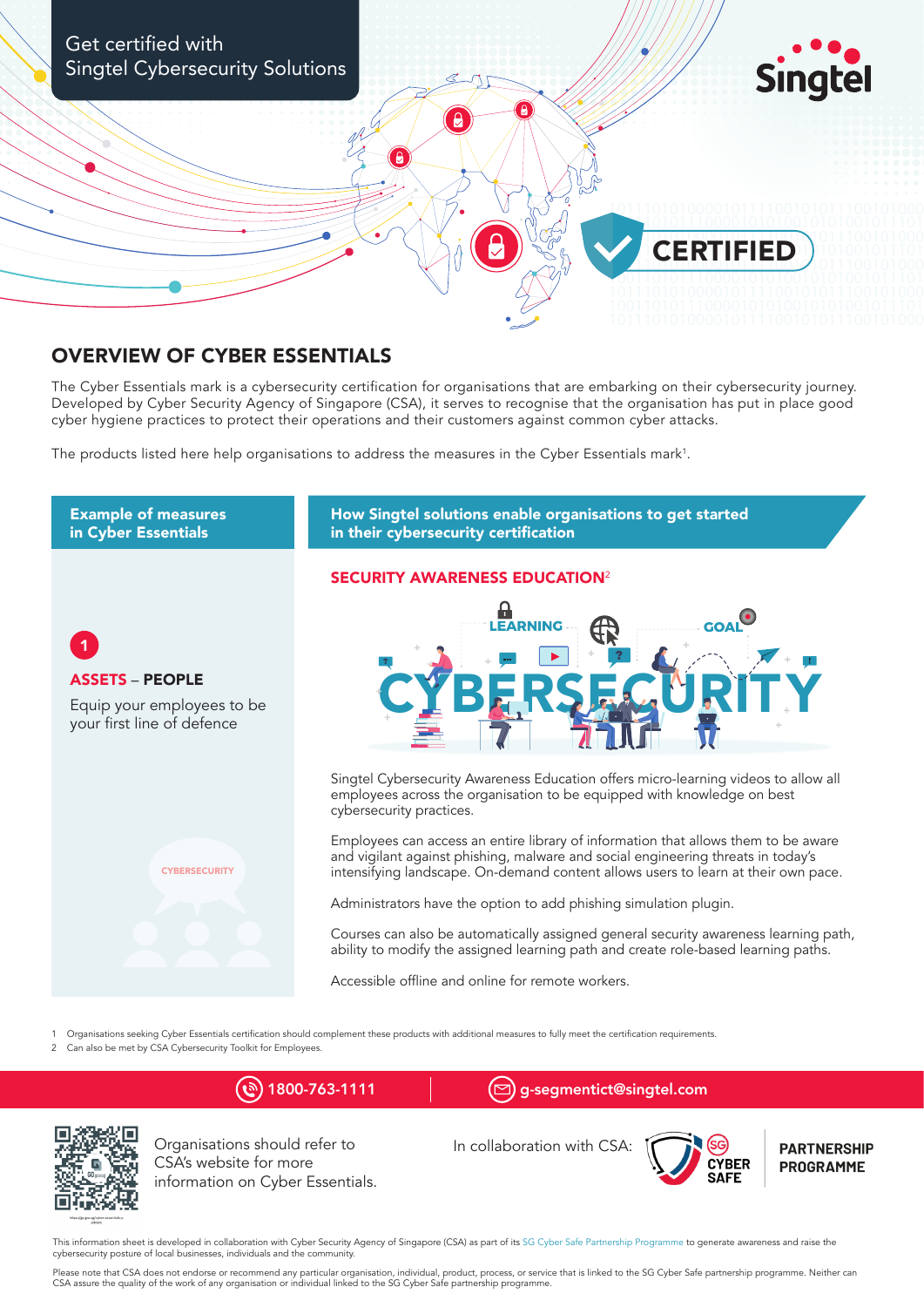

## **Example of measures** in Cyber Essentials

How Singtel solutions enable organisations to get started in their cybersecurity certification

## **ENDPOINT SECURITY**

#### **Business Protect Basic<sup>3</sup>**

Achieve complete, end-to-end protection against advanced malware, malicious websites, email borne threats, and ransomware attacks.

#### **Endpoint Security<sup>3</sup>**

Protects endpoints, on or off the corporate network, against malware, ransomware, and advanced fileless threats with protection that adapts against new unknown variants as they emerge.

### **NETWORK SECURITY**

#### Broadband Protect<sup>3</sup>

Block threats before they reach your office network with a fully managed, cloud-based unified threat management service that is seamlessly integrated with Singtel Business Broadband.

#### Unified Threat Management<sup>3</sup>

Singtel UTM is a fully managed, automated threat management service that uses technologies designed to detect roque devices and internal vulnerabilities.

## **MANAGED SERVICES**

#### **Security as a Service**

Singtel's Security as a Service where you will be able to monitor the security across the network and of all email accounts and devices in your organisation. The package allows you to:

- · Oversee and identify vulnerable network, devices and emails
- · Block malware, exploits and malicious websites
- Stop volume based and targeted threats through emails with robust data protection
- Receive alerts of any potential cyber threats

Selected cybersecurity solutions are also eligible for grants under the SMEs Go Digital Programme. SMBs are able to obtain up to 70% grant support under the Productivity Solutions Grant or up  $\overline{a}$ to 6 months free on subscription

# $\binom{5}{2}$  1800-763-1111

 $(\boxdot)$  g-segmentict@singtel.com



Organisations should refer to CSA's website for more information on Cyber Essentials.





**PARTNERSHIP PROGRAMME** 

This information sheet is developed in collaboration with Cyber Security Agency of Singapore (CSA) as part of its SG Cyber Safe Partnership Programme to generate awareness and raise the cybersecurity posture of local businesses, individuals and the community.

Please note that CSA does not endorse or recommend any particular organisation, individual, product, process, or service that is linked to the SG Cyber Safe partnership programme. Neither can CSA assure the quality of the work of any organisation or individual linked to the SG Cyber Safe partnership programme.



## Protect yourself from malicious software

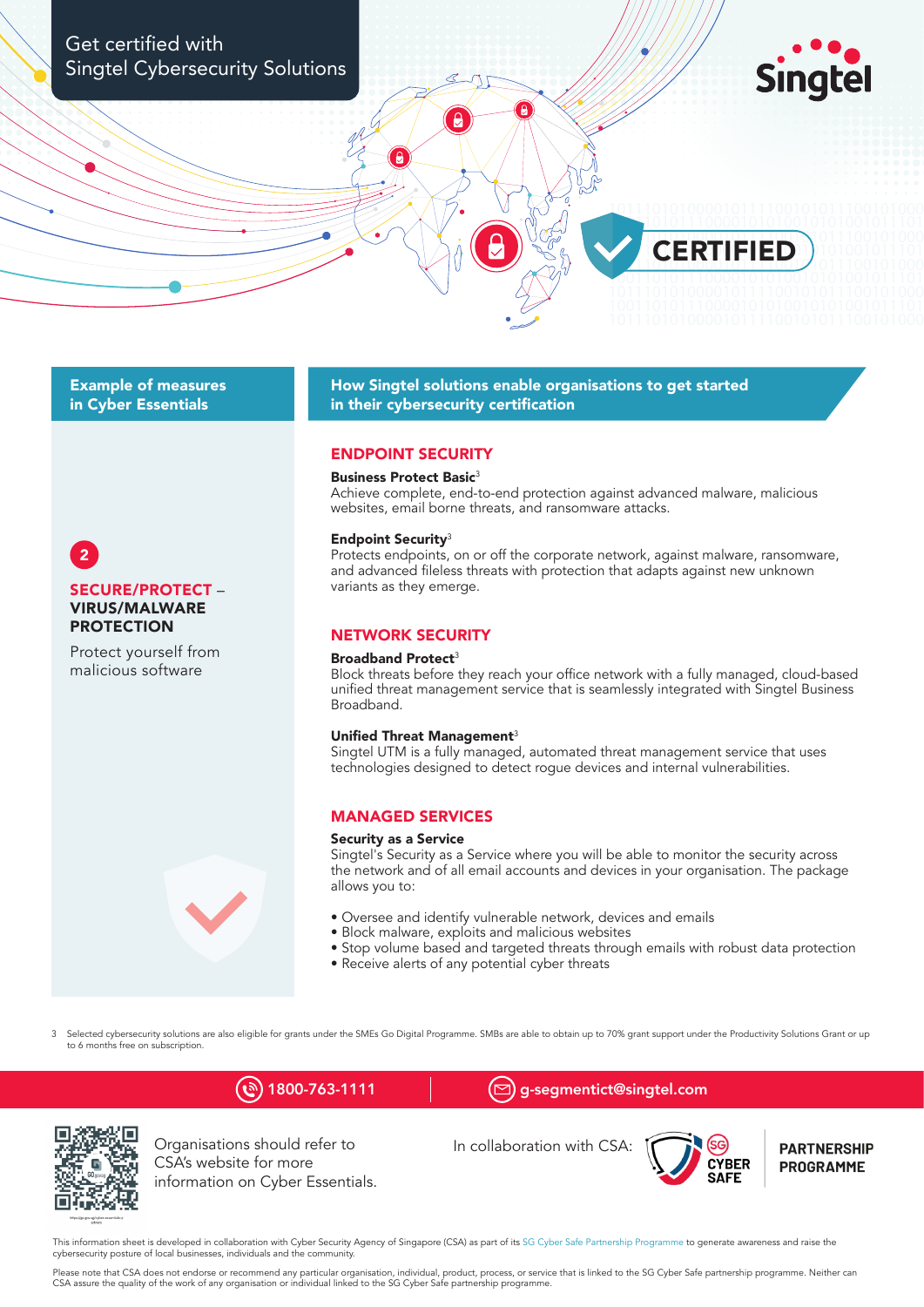

## **Example of measures** in Cyber Essentials

How Singtel solutions enable organisations to get started in their cybersecurity certification

 $\overline{3}$ SECURE/PROTECT -**ACCESS CONTROL** (Multi-Factor Authentication)



## **MULTI-FACTOR AUTHENTICATION4**

Multi-factor authentication (MFA) helps to protect your organisation by adding an additional security layer which uses two or more factors to verify the user's claimed identity. Authorised employees can access company resources safely using a variety of devices, ranging from laptops to mobile phones.



4 Only supports Multi-factor Authentication and needs to be complemented by additional tools and/or processes



This information sheet is developed in collaboration with Cyber Security Agency of Singapore (CSA) as part of its SG Cyber Safe Partnership Programme to generate awareness and raise the cybersecurity posture of local businesses, individuals and the community.

Please note that CSA does not endorse or recommend any particular organisation, individual, product, process, or service that is linked to the SG Cyber Safe partnership programme. Neither can CSA assure the quality of the work of any organisation or individual linked to the SG Cyber Safe partnership programme.